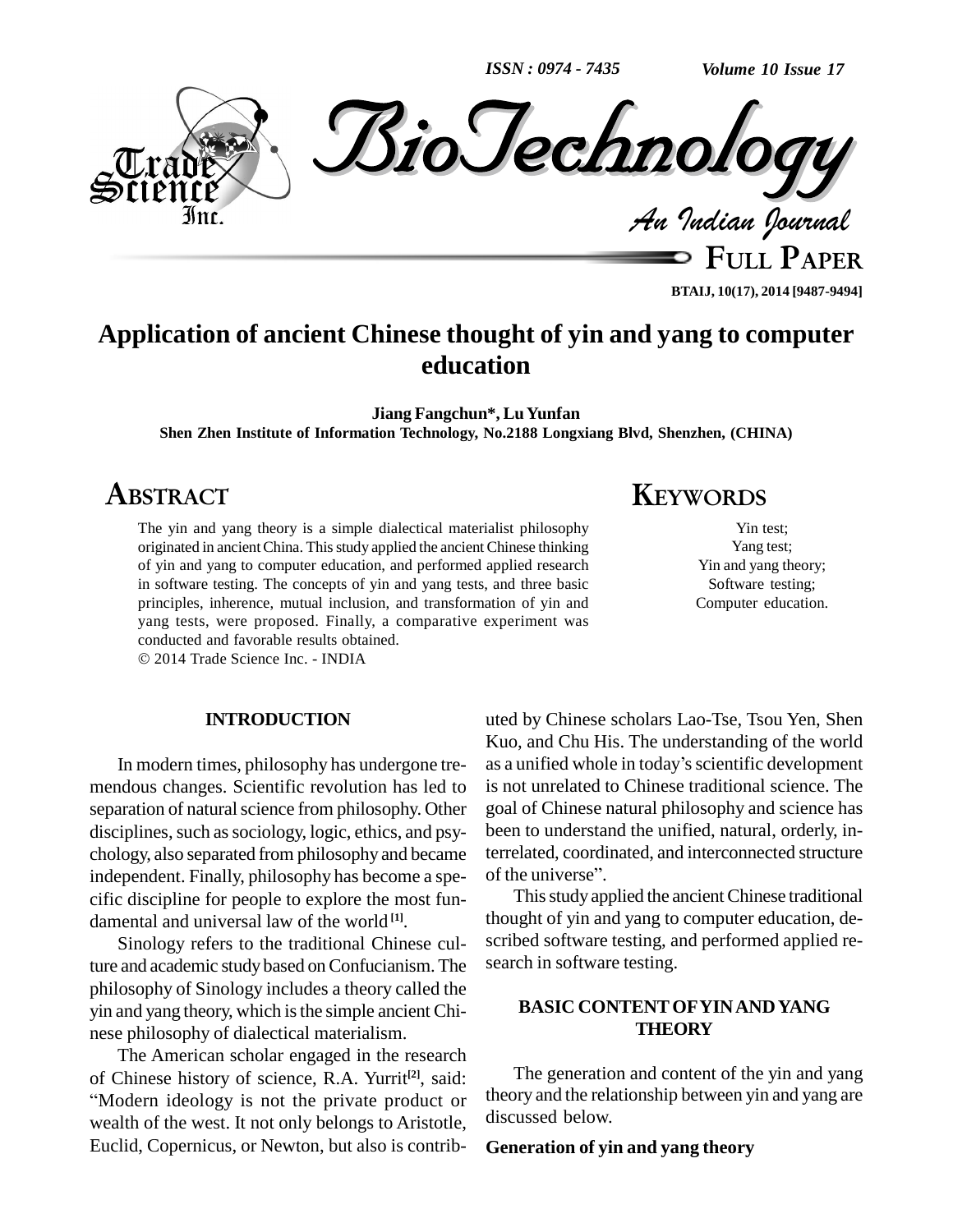The ancient meaning of yin "YIN" and yang "YANG" is shady side and sunny side, respectively, and has no philosophical connotation. The concept of yin and yang originated from ancient observation of natural phenomena, and was produced around the late primitive society. People began to develop the concept of yin and yang based on the presence and absence of sufficient sunlight when they stood on the hill and saw the obvious difference between the sunny south side of the hill with lush plant growth, and the cold dark north side with depressed plant growth. The concept of yin and yang was specific and physical at that time. Over time, people found more and more opposite or contrary forces are actu ally complementary, interconnected and interdepen dent in the natural world, and thereby developed the bipolar thinking and binary classification system, which is the yin and yang theory. The concept of yin and yang thus turned from a concrete description to an abstract concept for explaining the development and changes of everything in the world **[3]**.

This abstract concept of yin and yang has be come the ideological backbone of Chinese traditional culture, and determines the thought pattern of Chi nese people. This worldview affects all aspects of the Chinese nation. In natural sciences, the yin and yang theory has been applied to astronomy and ge-<br>corresponse theory, a blank sheet is called Wu Chi (literally "no<br>corresponse theory and hour theory, a blank sheet is called Wu Chi (literally "no ography to explain how the seasons change and how the seasons change and how extremity"), drawing a circle on the blank sheet is everything rises and falls. Similarly, in software testing, the yin and yang theory can be applied to re search on the selection of software testing methods and models and the balancing of testing workload,<br>thus opticing and developing the sections tasting line is called "Tai Chi generates two complementhus enriching and developing the software testing theory.

## **Content of yin and yang theory**

Bonnected in the natural world: Let The so-called yin and yang are the comprehen sion of two opposite forces that are actually inter connected in the natural world. It is an abstract con-

*An*unity of two inherent opposite attributes, but also Because yin and yang are the comprehension of two opposite forces, it can represent not only the the two opposite sides within the same component. Therefore, everything contains both the yin and yang opposites, and each of the opposites includes an-

other pair of yin and yang respectively.

Whether one thing is yin or yang is determined by its nature, trends, location, and other attributes. Generally speaking, anything active, overt, progres sive, ascending, hyperactive, or functional is con sidered yang; and the opposite side, i.e., anything inactive, covert, retrogressive, descending, hypoactive, or organic belongs to yin. In terms of movement and changes of things, the static is yin and the dynamic is yang, and the dark is yin and the bright is yang. Things are yin when in a quiet state and yang when in an active state.

The basic content of the yin and yang theory is the opposition and restriction, mutual rooting, waxing and waning, and transformation between yin and yang **[4]**.

According to the basic theory of yin and yang, in terms of software testing theory and techniques, static testing is yin, and dynamic testing is yang; black box testing isyin, and white-box testing isyang; performance testing is yin, and functional test is yang.

## **Relationship between yin and yang**

The yin and yang theory, like the law of the unity of opposites, recognizes that things have two aspects that are interdependent and can be mutually transformed. In the yin-yang symbol of the yin and yang that are interdependent and can be mutually trans-<br>formed. In the yin-yang symbol of the yin and yang<br>theory, a blank sheet is called Wu Chi (literally "no formed. In the yin-yang symbol of the yin and yang<br>theory, a blank sheet is called Wu Chi (literally "no<br>extremity"), drawing a circle on the blank sheet is theory, a blank sheet is called Wu Chi (literally "no<br>extremity"), drawing a circle on the blank sheet is<br>called "Wu Chi generates Tai Chi (literally "great extremity"), drawing a circle on the blank sheet is<br>called "Wu Chi generates Tai Chi (literally "great<br>or supreme ultimate")", and the circle being divided into a black and a white segment by an S-shaped or supreme ultimate")", and the circle being divided tary forces." The line in the middle of the yin-yang symbol represents the mutual movement and transformation between yin and yang. The inclusion of a small circle in the opposite color in the black and white hemispheres, respectively, indicates that there is always yin in yang and yang in yin Figure 1. This



**Figure 1 : Tai chi diagram**

*Indian Journal*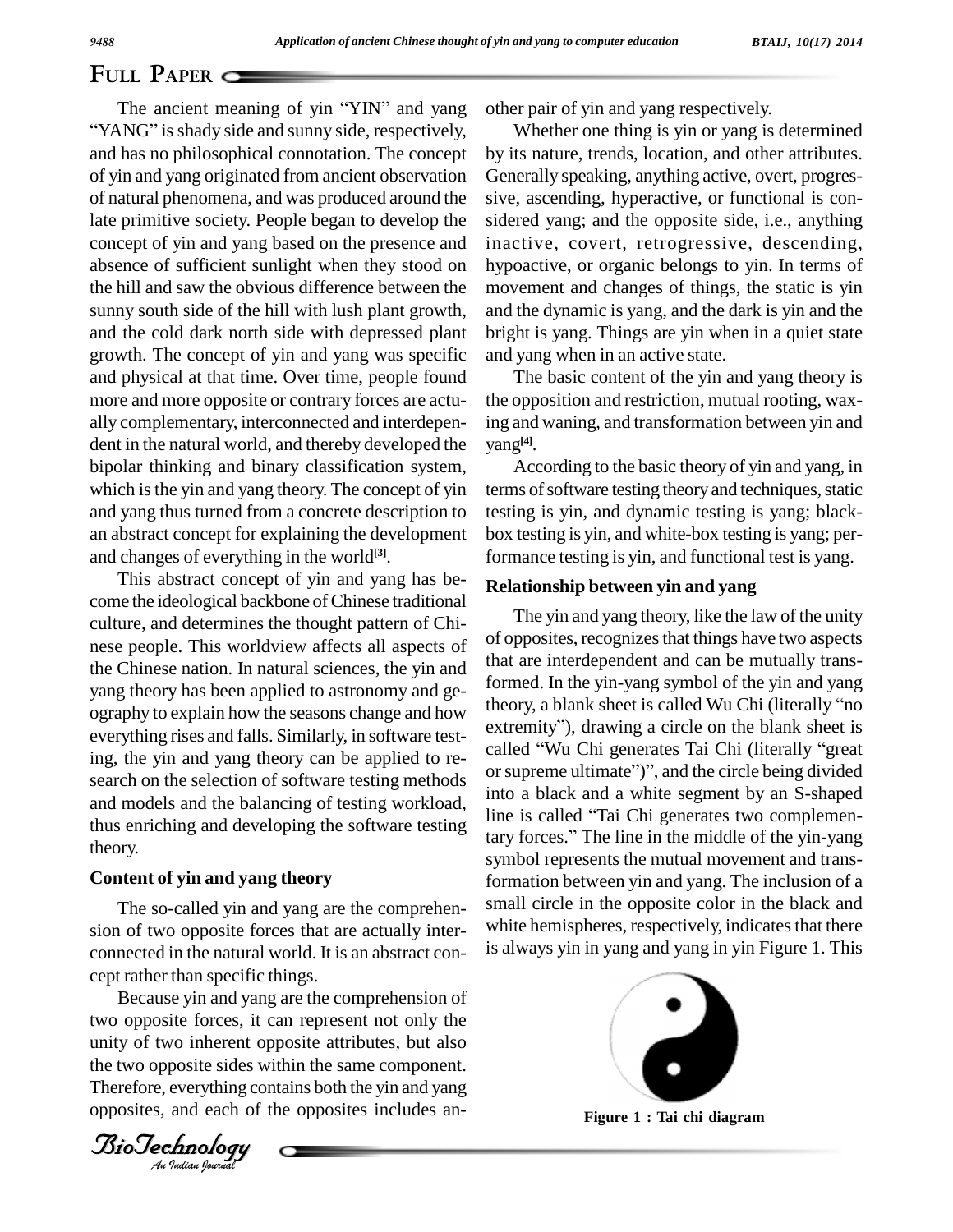symbol is a simple and complete presentation of the basic idea of yin and yang theory, and has played a very important role in popularizing the yin and yang theory.

The opposition and restriction between yin and yang means all things or phenomena in the world have the yin and yang opposites, such as top and bottom, heaven and earth, dynamic and static, and up and down; the top is yang and the bottom is yin, the heaven is yang and the earth is yin, the dynamic is yang and the static is yin, and the up is yang and the down is yin. Yin and yang exist in relation to each other in a single unity, mutually restricting and conflicting.

The mutual rooting of yin and yang means yin and yang are two opposing aspects that are actually and rooted in and interdependent on each other. None of them can existwithout the other. The top is yang, the bottom is yin, and there is no bottom without a top; hot is yang, cold isyin, and there is no hot with out cold. Yin depends on yang and yang depends on<br>
yin. Each is the existence condition of the other. This<br>
interdependence is also known as "mutual rooting." yin. Each is the existence condition of the other. This

The opposition and interdependence between yin and yang is not changeless or static, but always in a process of waxing and waning.Yin and yang achieve a dynamic balance in waxing and waning. The waxing and waning is absolute, and dynamic balance is relative. This is the balance in waxing and waning of yin and yang.

The waxing and waning and transformation between yin and yang are often in a relatively balanced state. If the waxing and waning goes beyond a certain limit, and can not maintain a relative balance, the excessiveness or deficiency of yin or yang, i.e., a substantial change, will occur. The yin and yang aspects of things, when get to a certain level, can be transformed into the opposite, that is, yang can be transformed into yin, and yin can be converted to yang. If the waxing and waning of yin and yang is a quantitative change, then the transformation between yin and yang is a qualitative change.

The opposition and confliction, interdependency and mutual rooting, waxing and waning, and transformation between yin and yang are the basic com ponents of the yin and yang theory. These components are not isolated, but are interrelated, influence each other, and interact as both cause and effect. The waxing and waning of yin and yang theory is a prerequisite for transformation between yin and yang theory, and transformation is the result of waxing and waning **[5]**.

## **YINANDYANGTHEORYIN SOFTWARE TESTINGTHEORY**

In terms of computer software testing, yin and yang tests are defined according to the yin and yang theory, and three principles, inherence, mutual in clusion, and transformation of yin and yang tests, will be explained.

## **Yin and yang tests**

Software testing falls into different testing methods from different perspectives. The classification methods that are most likely to be accepted and the most commonly used are black-box and white-box testing, static and dynamic testing, and performance and functional testing **[6,7]**.

According to the definition of yin and yang, in active, covert or organic tests are called yin tests, such as static, black-box, and performance testing; and active, overt or functional tests are called yang tests, such as dynamic, white-box, and functional testing. The classification of software testing methods by the theory of yin and yang is shown in TABLE 1 **[8]**.

## **Inherence of yin and yang tests**

Both yin and yang tests exist in the testing of any software product, which is called the inherence of yin and yang tests.

(yang test). In the unit and integration testing phase,<br>white-box testing (yang test)is often required to *An*other aspects are correct, and black-box testing (yin In the development phase, a code review is usu ally carried out by program developers, which is both static testing (yin test) and white-box testing (yang test). In the unit and integration testing phase, check whether reading parameters, structure and test) to check whether modules are run correctly are also required. In the system and acceptance testing phase, both functional (yang test) and performance testing (yin test) are performed.

*Indian Journal*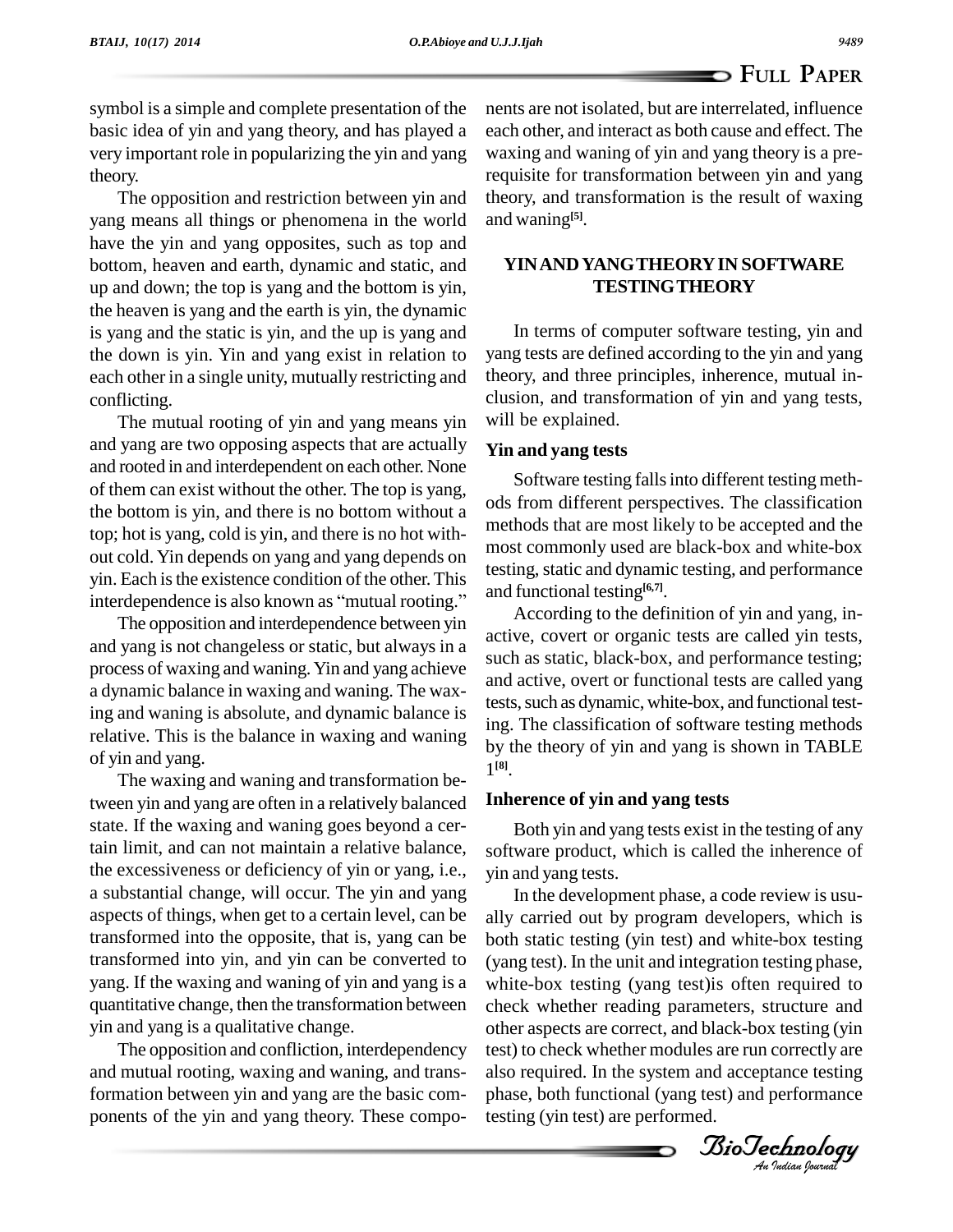| Software test | Software testing    | <b>Attribute</b>                                                          |  |  |  |
|---------------|---------------------|---------------------------------------------------------------------------|--|--|--|
| category      | method              |                                                                           |  |  |  |
| Yin test      | Static testing      | Inactive: Does not need to run the program.                               |  |  |  |
|               |                     | Covert: Does not look at the logical structure and processing procedure   |  |  |  |
|               | Black-box testing   | within the program.                                                       |  |  |  |
|               |                     | Organic: Focuses on time performance, space performance, and stability    |  |  |  |
|               | Performance testing | performance, etc.                                                         |  |  |  |
| Yang test     | Dynamic testing     | Active: Needs to run the program.                                         |  |  |  |
|               |                     | Overt: Investigates the logical structure and processing procedure within |  |  |  |
|               | White-box testing   | the program.                                                              |  |  |  |
|               |                     | Functional: Checks whether the software can meet user requirements in     |  |  |  |
|               | Functional testing  | terms of function.                                                        |  |  |  |

#### **TABLE 1 : Classification of yin and yang tests**

The inherence of yin and yang tests indicates that software testing must have both yin and yang attributes, that is, it is the best to perform both yin and yang tests in order to conform to the inherent attributes and law of testing.

#### **Mutual inclusion of yin and yang tests**

A yang test involves factors of a yin test, and a yin test involves factors of a yang test.<br>In other words, a test that is more yang and less

yin is a yang test, and one that is more yin and less yang is a yin test. This is the mutual inclusion of yin and yang tests.

a combination of black-box testing (yin test) and test) w During actual software testing, the factors of white-box testing (yang test), such as structure, parameters, and interfaces of the program, are also considered in the black-box testing (yin test) and the selection of test cases, but the test is more yin and less yang and thus is a yin test. The factors of blackbox testing (yin test), such as the relation between input and output when the program is run, are also considered in the white-box testing (yang test), but the test is more yang and less yin and thus is a yang test. Another type of test, called grey-box testing, is white-box testing (yang test), and is almost half black-box and half white-box.

In static testing (yin test), the program is also tional t run in the minds of testers, which is dynamic testing (yang test), but static testing (yin test) is the main form, so it is a yin test. Similarly, during dynamic

testing (yang test), the factors of static testing (yin test) should also be considered, but dynamic testing (yang test) is the main form, so it is a yang test. A test that is almost half static (yin test) and half dy namic (yang test) can be called a yin-yang test.<br>Similarly, performance testing (yin test) must be

considered in functional testing (yang test), and vice versa.

#### **Transformation of yin and yang tests**

Changes of yin and yang tests, if any, are often directed to the opposite test. Changes of a yang test are often directed to a yin test, and vice versa. A yang test can be transformed into a yin test when changed to the extreme, and vice versa. This is the transformation of yin and yang tests.

According to the aforementioned principle of mutual inclusion of yin and yang tests, if too many factors of white-box testing (yang test) are consid ered in black-box testing (yin test), the black-box testing (yin test) will ultimately be transformed into white-box testing, and vice versa. If too many factors of static testing (yin test) are considered in dy namic testing (yang test), the dynamic testing (yang test) will ultimately be transformed into static testing (yin test), and vice versa. If too many factors of performance testing (yin test) are considered in functional testing (yang test), the functional testing (yang test) will ultimately be transformed into performance testing (yin test), and vice versa.

The mutual inclusion and transformation of yin

*Indian Journal*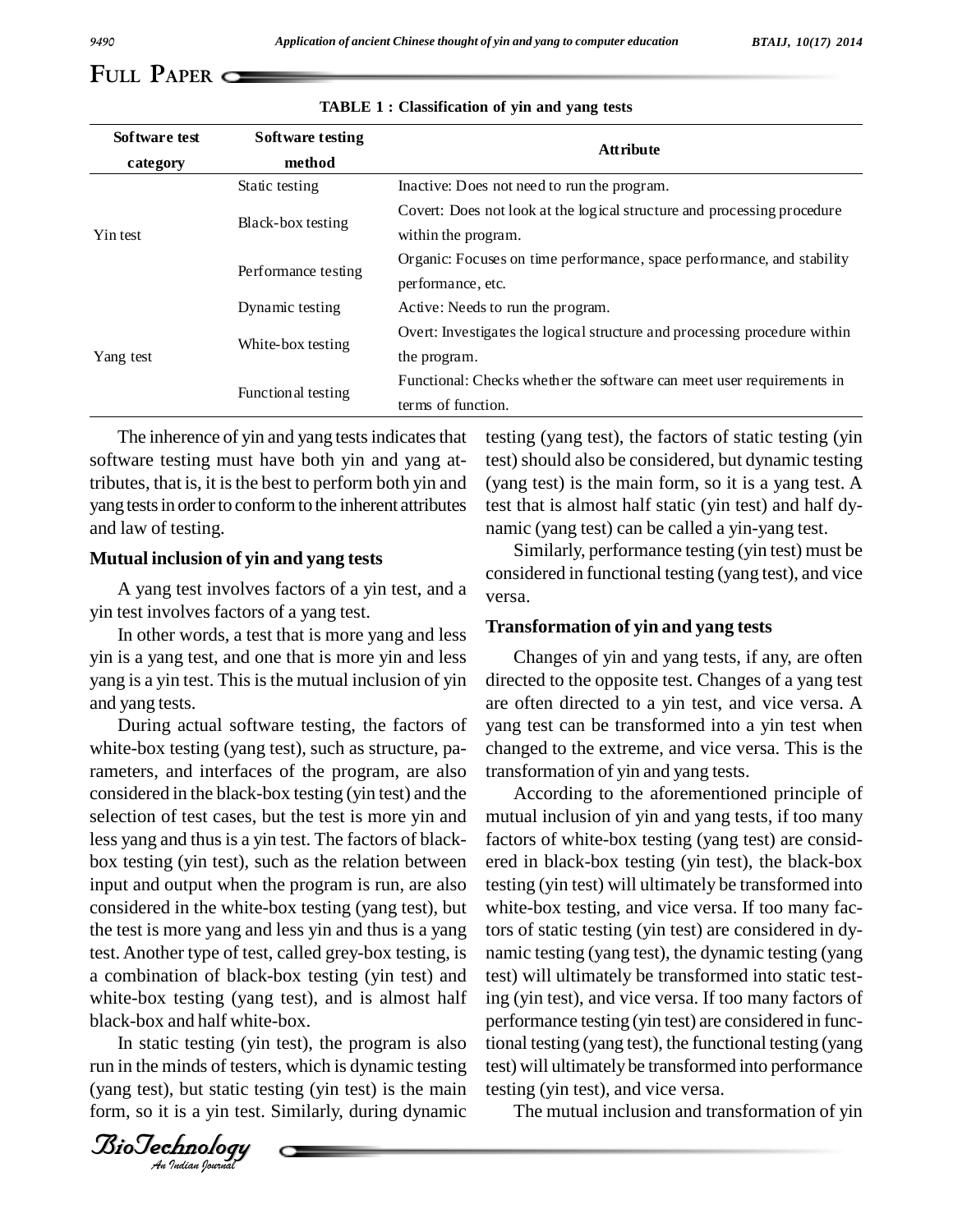| <b>Test</b>       | <b>Test form</b>            | Involvement of yin | Proportion | Involvement of yin | Proportion | <b>Note</b> |
|-------------------|-----------------------------|--------------------|------------|--------------------|------------|-------------|
| category          |                             | testing            |            | testing            |            |             |
| Universal<br>test | Subroutine testing          |                    |            |                    |            |             |
|                   | Unit testing                |                    |            |                    |            |             |
|                   | System testing of the       |                    |            |                    |            |             |
|                   | entire application          |                    |            |                    |            |             |
|                   | New function testing        |                    |            |                    |            |             |
|                   | Regression testing          |                    |            |                    |            |             |
|                   | Integration testing         |                    |            |                    |            |             |
| Special test      | Virus protection testing    |                    |            |                    |            |             |
|                   | Pressure or ability testing |                    |            |                    |            |             |
|                   | Performance testing         |                    |            |                    |            |             |
|                   | Safety testing              |                    |            |                    |            |             |
|                   | Platform testing            |                    |            |                    |            |             |
|                   | Supply chain testing        |                    |            |                    |            |             |
|                   | Third-party testing         |                    |            |                    |            |             |
|                   | Customer acceptance         |                    |            |                    |            |             |
|                   | testing                     |                    |            |                    |            |             |
|                   | Site (Beta) testing         |                    |            |                    |            |             |
| User testing      | Usability testing           |                    |            |                    |            |             |
|                   | Laboratory testing          |                    |            |                    |            |             |
|                   | Cleanroom statistical       |                    |            |                    |            |             |
|                   | testing                     |                    |            |                    |            |             |

**TABLE 2 : Involvement and proportions of yin or yang testing**

and yang tests indicate that the attributes and requirements of the software to be tested should be fully yin and yang testing in each testing form. considered during selection of software testing mod- $\cdot$ els and methods, in order to develop a sound testing plan design.

## **APPLICATION OFYINANDYANGSOFT- WARETESTING**

Application of yin and yang software testing is and other factors. discussed below.

## **Method of test model selection and testing workload estimation**

The core method of software testing model selection based on the theory of yin and yang testing is<br>described as follows:

List the 18 common forms of software (or functional module) testing reported by the Software Productivity Research (SPR)<sup>[9]</sup>, and determine (SPR)

the involvement and estimated proportions of yin and yang testing in each testing form. <sup>ï</sup>

- Assess the risk likelihood and severity of the software product (or each functional module) according to the identified main factors influ encing risk likelihood and severity, and repre- sent them by weights. <sup>ï</sup>
- Determine the number of stages of testing to be carried out based on user requirements, time, and other factors. <sup>ï</sup>
- information, to develop an appropriate testing<br>exteriors and determine the testing frame of each Determine the testing methods and workload via comprehensive calculation based on the above strategy and determine the testing focus of each functional module.

## *An***Implementation of test model selection and testing workload estimation**

According to the Software Productivity Research  $(SPR)$ , there are 18 common used forms of software

*Indian Journal*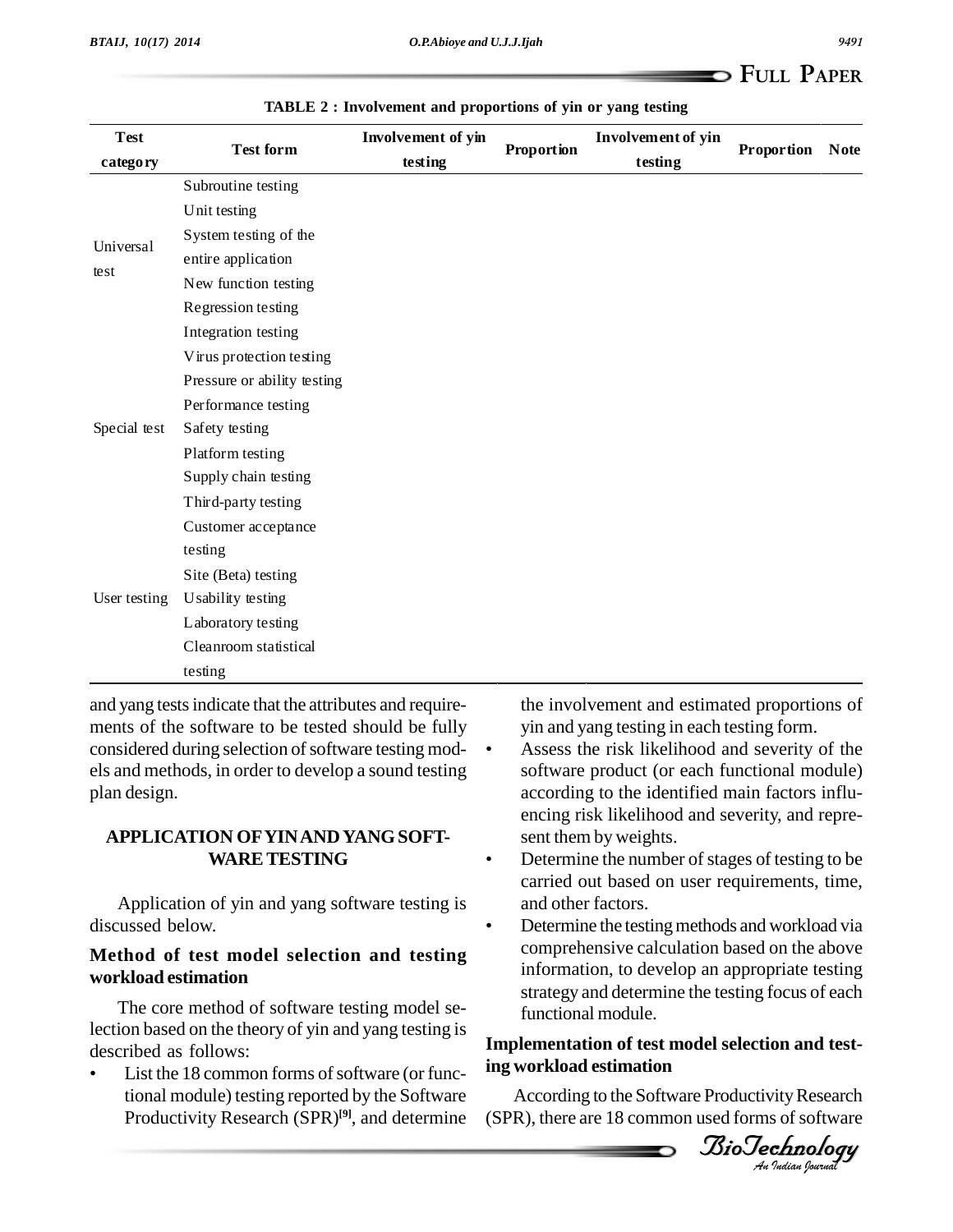| <b>Test</b><br>category | $\operatorname{\mathbf{Test}}$ for $\operatorname{\mathbf{m}}$<br><b>Subroutine</b><br>testing | Yin testing     |                      |                          | <b>Yang testing</b>                         |                 |                      |                          |                                              |
|-------------------------|------------------------------------------------------------------------------------------------|-----------------|----------------------|--------------------------|---------------------------------------------|-----------------|----------------------|--------------------------|----------------------------------------------|
|                         |                                                                                                | To be<br>or not | performed Proportion | <b>T</b> ot al<br>weight | <b>Testing</b><br>workload<br>$\frac{0}{0}$ | To be<br>or not | performed Proportion | <b>T</b> ot al<br>weight | <b>Testing</b><br>workload<br>$\mathbf{O}_0$ |
|                         | Unit testing                                                                                   |                 |                      |                          |                                             |                 |                      |                          |                                              |
|                         | System testing of                                                                              |                 |                      |                          |                                             |                 |                      |                          |                                              |
|                         | the entire                                                                                     |                 |                      |                          |                                             |                 |                      |                          |                                              |
|                         | application                                                                                    |                 |                      |                          |                                             |                 |                      |                          |                                              |
|                         | New function                                                                                   |                 |                      |                          |                                             |                 |                      |                          |                                              |
| Universal               | te sting                                                                                       |                 |                      |                          |                                             |                 |                      |                          |                                              |
| test                    | Regression                                                                                     |                 |                      |                          |                                             |                 |                      |                          |                                              |
|                         | te sting                                                                                       |                 |                      |                          |                                             |                 |                      |                          |                                              |
|                         | Integration                                                                                    |                 |                      |                          |                                             |                 |                      |                          |                                              |
|                         | te sting                                                                                       |                 |                      |                          |                                             |                 |                      |                          |                                              |
|                         | Virus protection                                                                               |                 |                      |                          |                                             |                 |                      |                          |                                              |
|                         | te sting                                                                                       |                 |                      |                          |                                             |                 |                      |                          |                                              |
|                         | Pressure or                                                                                    |                 |                      |                          |                                             |                 |                      |                          |                                              |
|                         | ability testing                                                                                |                 |                      |                          |                                             |                 |                      |                          |                                              |
|                         | Performance                                                                                    |                 |                      |                          |                                             |                 |                      |                          |                                              |
|                         | te sting                                                                                       |                 |                      |                          |                                             |                 |                      |                          |                                              |
|                         | Safety testing                                                                                 |                 |                      |                          |                                             |                 |                      |                          |                                              |
| Special                 | Platform testing                                                                               |                 |                      |                          |                                             |                 |                      |                          |                                              |
| test                    | Supply chain                                                                                   |                 |                      |                          |                                             |                 |                      |                          |                                              |
|                         | te sting                                                                                       |                 |                      |                          |                                             |                 |                      |                          |                                              |
|                         | Third-party                                                                                    |                 |                      |                          |                                             |                 |                      |                          |                                              |
|                         | te sting                                                                                       |                 |                      |                          |                                             |                 |                      |                          |                                              |
|                         | Customer                                                                                       |                 |                      |                          |                                             |                 |                      |                          |                                              |
|                         | acceptance                                                                                     |                 |                      |                          |                                             |                 |                      |                          |                                              |
|                         | te sting                                                                                       |                 |                      |                          |                                             |                 |                      |                          |                                              |
|                         | Site (Beta)                                                                                    |                 |                      |                          |                                             |                 |                      |                          |                                              |
|                         | te sting                                                                                       |                 |                      |                          |                                             |                 |                      |                          |                                              |
|                         | Usability testing                                                                              |                 |                      |                          |                                             |                 |                      |                          |                                              |
| $\,$ User $\,$          | Laboratory                                                                                     |                 |                      |                          |                                             |                 |                      |                          |                                              |
| testing                 | te sting                                                                                       |                 |                      |                          |                                             |                 |                      |                          |                                              |
|                         | Cleanroom                                                                                      |                 |                      |                          |                                             |                 |                      |                          |                                              |
|                         | statistical testing                                                                            |                 |                      |                          |                                             |                 |                      |                          |                                              |
|                         | $\operatorname{\mathsf{Test}}$ for $\operatorname{\mathsf{m}}$                                 |                 |                      |                          |                                             |                 |                      |                          |                                              |
| Total                   |                                                                                                |                 |                      |                          |                                             |                 |                      |                          |                                              |

**TABLE 3 : Testing methods and workload**

formed based on the 18 forms of software testing.

*Indian Journal*

testing, as shown in TABLE 2. This study was per-<br>Whether yin or yang testing should be performed for each form of test was determined by the test team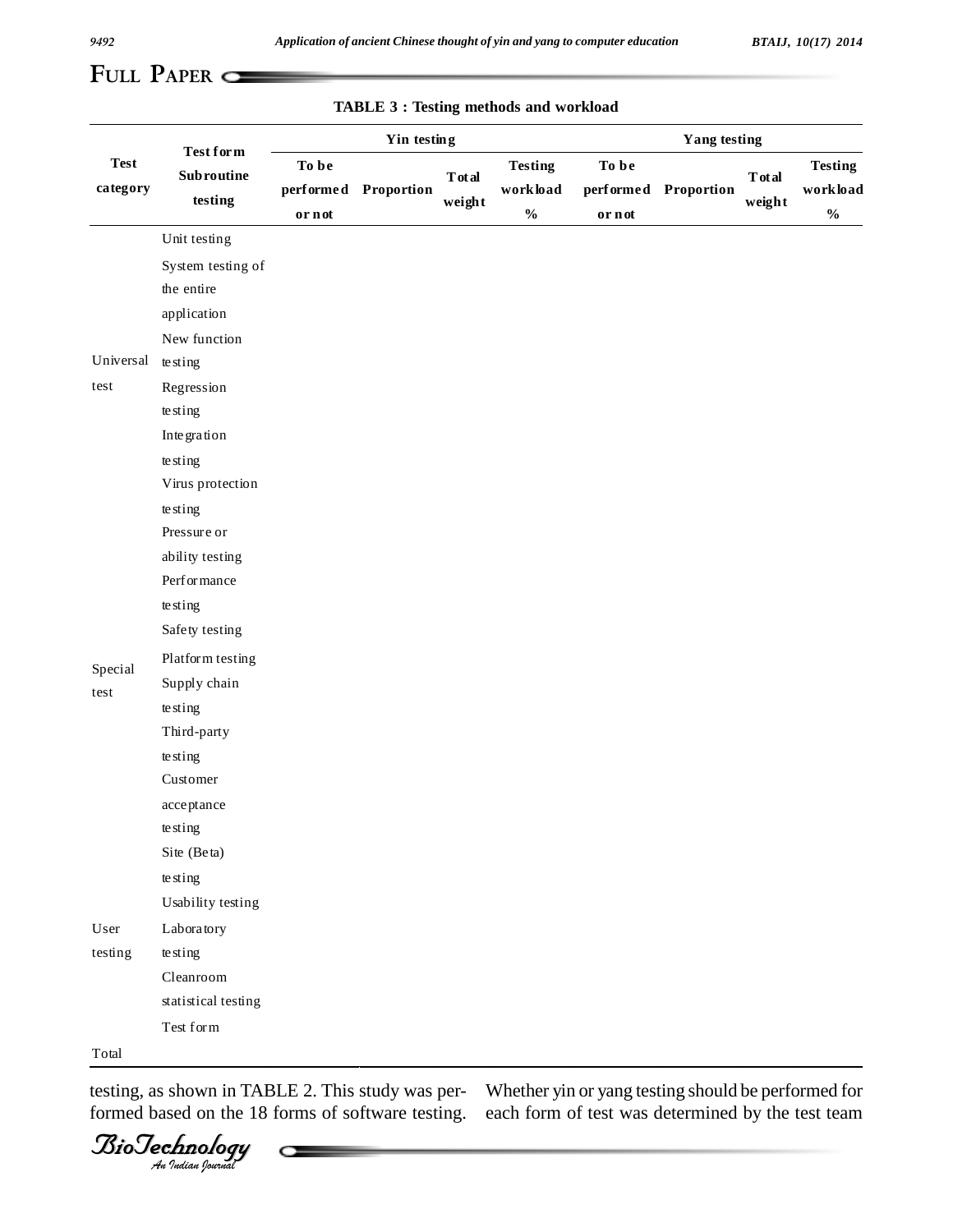after discussion **[10]**.

According to the above theory of yin and yang testing, each test contains both yin and yang test attributes. Therefore, whether either, both or none of yin and yang testing should be performed for each form of test, which was represented by the proportions of yin and yang testing, was determined by the test team after discussion based on the specific cir cumstances and requirements of the test project TABLE 2. The proportion ranges from 0 to 100, where 0 represents not conducting the test, while 100 represents only conducting the test. Other val ues between 0 and 100 represent the proportion of yin or yang testing in the test form. The sum of the proportions of yin and yang testing is 100.

Routine risk assessment was completed by cal culation of risk likelihood and severity, which is affected by various factors. For example, factors to be considered for risk likelihood include complexity of test object, time pressure, geographical dis persion (e.g., development and testing are not performed in the same country), and resources; risk se verity can be assessed by frequency of use and visibility of failure of the test object.

The next was to determine the weights of yin or yang testing. Weights were determined by a combi nation of factors, including frequency of use, visibility of failure, complexity, time factor, and resource factor. The weight of each factor ranges from 1 to 10, and is determined by the test team after discussion based on the actual situation of the project.

The number of testing stages to be performed was determined according to user requirements, time factor and other facts, as well as empirical data. A value of 0 was assigned to a testing stage not to be performed, and 1 to a testing stage to be performed, value of 0 was assigned to a testing stage not to be<br>performed, and 1 to a testing stage to be performed,<br>which was to be entered the column "To be perperformed, and 1 to a testing stage to<br>which was to be entered the colum<br>formed or not" in TABLE 3. formed or not" in TABLE 3.

The yin testing workload of each test method  $=$ Formed or not" in TABLE 3.<br>The yin testing workload of each test method =<br>To be performed or not" \* "Proportion" \* "Total err The yin testing workload of each test method = The<br>
"To be performed or not"  $*$  "Proportion"  $*$  "Total ern Voor<br>
weight." The yin testing workload of each test method egy and  $%$  = yin testing workload of each test method/yin testing workload of all test methods. Similarly, the yin testing workload % can be calculated. Test meth ods and assignment of testing workload are shown in TABLE 3.

In TABLE 3, a testing workload % of 0 indi cates that the test stage is not performed, and other values indicate the proportion of the test. Actual testing can be carried out in accordance with the testing methods and workload listed in TABLE 3.

## **EXPERIMENT**

The yin-yang software testing method described above was applied to the testing of the Emergency Exercise software, and compared with the traditional testing method.

A total of 202 test cases were used with the yinyang software testing method, and 45 defects were found; and a total of 330 test cases were used with the traditional testing method, and 33 defects were found. Testing result was improved by 4.44% and workload decreased by 38.78% with the yin-yang software testing method.

According to the testing result and workload in the experiment, the yin-yang software testing method is reasonable and effective, especially in the testing of medium to small-scale programs.

## **CONCLUSION**

In this study, yin and yang tests were defined based on the philosophical and dialectical thinking of the yin and yang theory in ancient Chinese culture, and applied to a specific software test. Favor able experimental results were achieved in the com parative experiment. Further efforts will be made to improve the yin-yang software testing method, in order to enhance the effectiveness and applicability.

### **ACKNOWLEDGEMENTS**

I his study was rounded by the Kesearch on Modern Vocational Education System Construction Strat-*An*and Upgrading (2012WYXM\_0069), a General This study was founded by the Research on Modegy and Talent Demand in Industrial Restructuring Project of Humanities and Social Sciences Research of the 2012 Special Fund for Discipline Construction of Guangdong Province; and the Project of Game Software Major of the second batch of 2014

*Indian Journal*